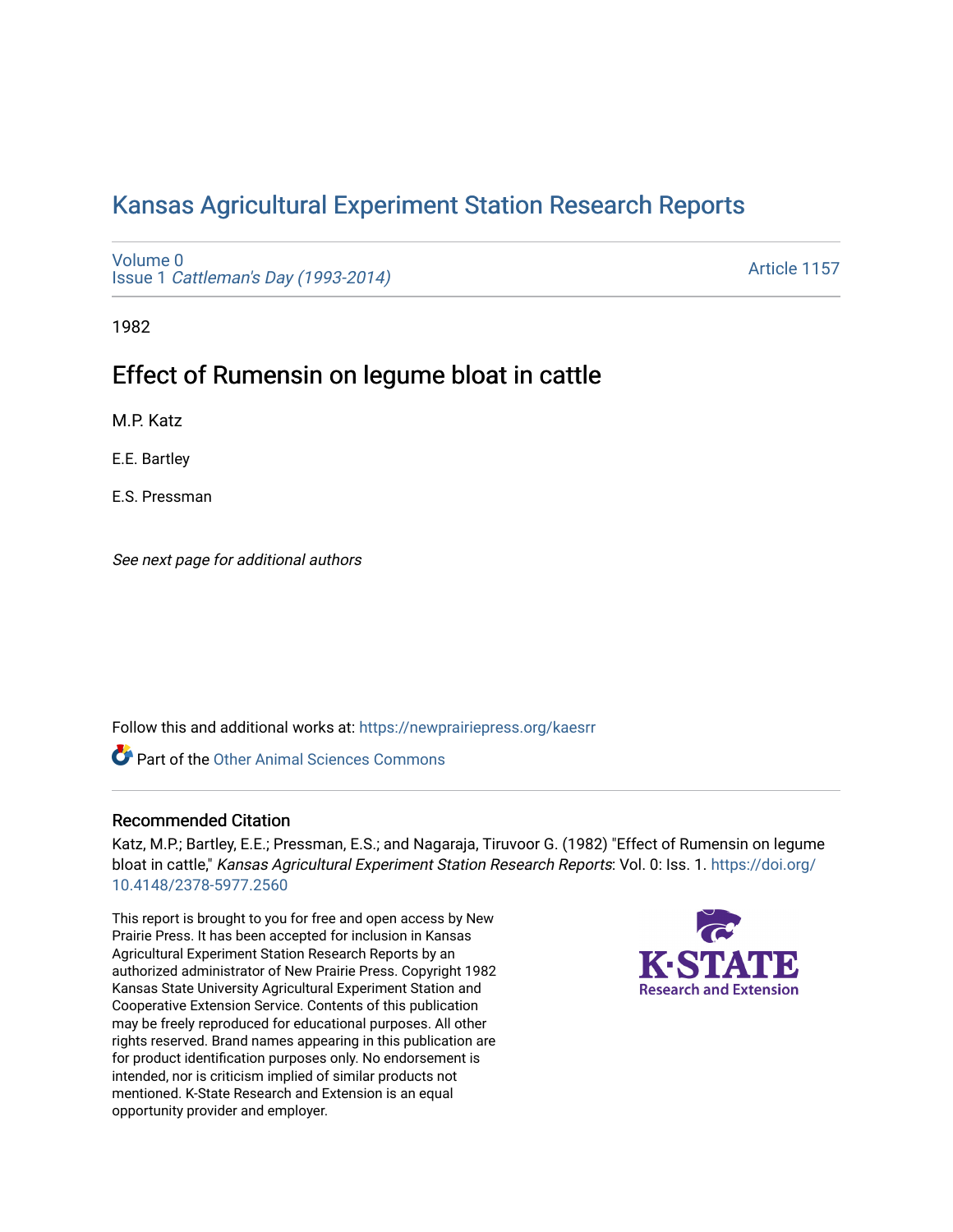## Effect of Rumensin on legume bloat in cattle

### Abstract

Rumensin with or without Bloatguard was fed to rumen-fistulated cattle grazing lush alfalfa pasture. Although Rumensin alone or in combination with low doses of Bloatguard reduced bloat, it was not completely effective. Hence, Bloatguard at the recommended dose is still necessary for full bloat control.

#### Keywords

Cattlemen's Day, 1982; Report of progress (Kansas State University. Agricultural Experiment Station); 413; Beef; Rumensin; Legume bloat; Alfalfa

#### Creative Commons License



This work is licensed under a [Creative Commons Attribution 4.0 License](https://creativecommons.org/licenses/by/4.0/).

#### Authors

M.P. Katz, E.E. Bartley, E.S. Pressman, and Tiruvoor G. Nagaraja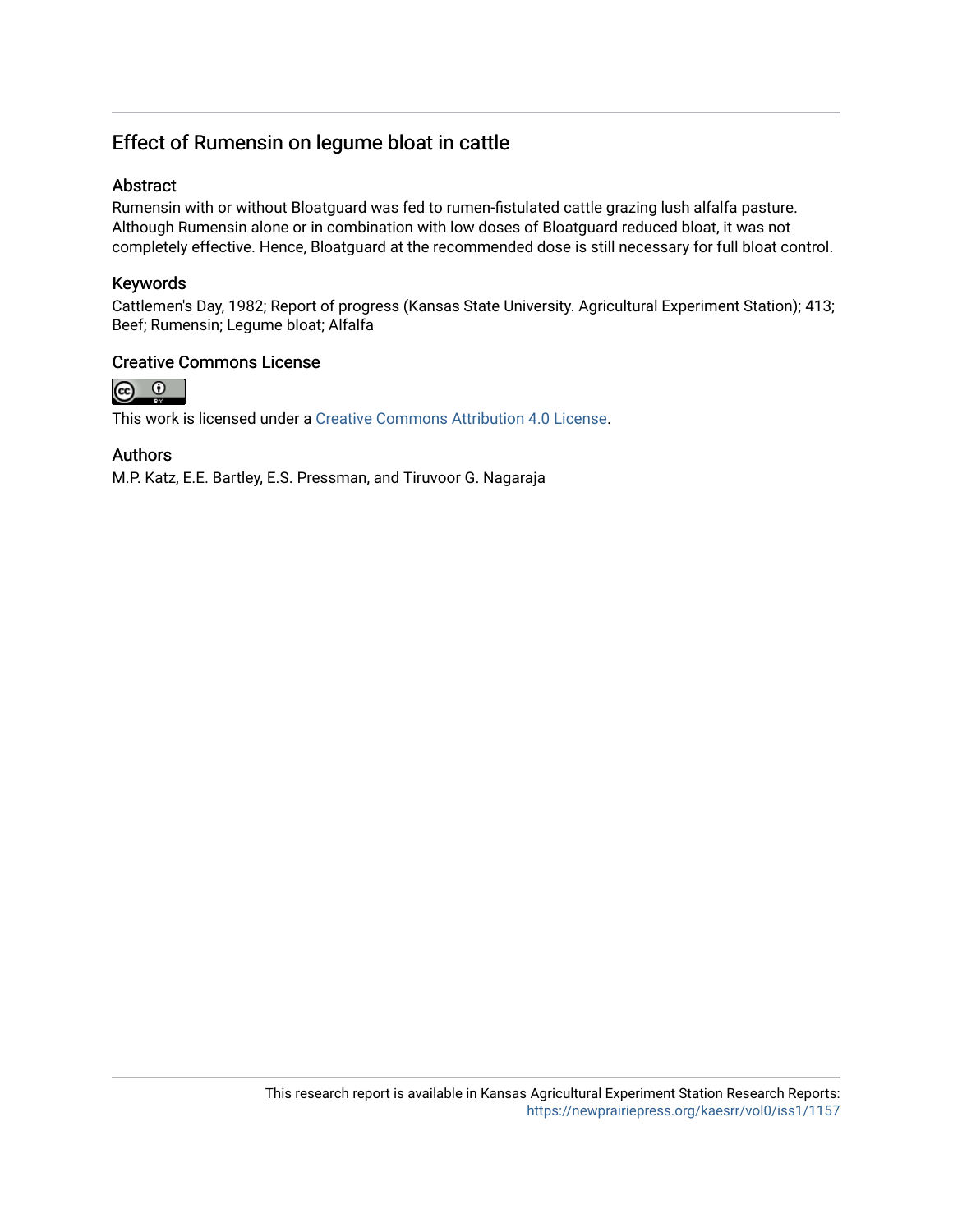Effect of Rumensin on Legume Bloat in Cattle M.P. Katz, T.G. Nagaraja, E.E. Bartley, and E.S. Pressman

#### Summary

Rumensin<sup>1</sup> with or without Bloatguard<sup>2</sup> was fed to rumen-fistulated cattle grazing lush alfalfa pasture. Although Rumensin alone or in combination with low doses of Bloatguard reduced bloat, it was not completely effective. Hence, Bloatguard at the recommended dose is still necessary for full bloat control.

#### Introduction

Legume bloat is excess frothing of rumen contents after intake of lush legume forage. Many cattlemen have observed that cattle fed Rumensin while grazing alfalfa pasture have less frothy bloat. That led us to investigate the effects of Rumensin alone or combined with Bloatguard on alfalfa-pasture bloat.

#### Experimental Procedure

Our alfalfa pasture was divided into small plots and strip-grazed to provide bloat-provocative forage at all times. Cattle were pastured for about 1 hr in the morning and 1 hr in the evening: a schedule designed to cause bloat. When not grazing, cattle were held in drylot with shade, salt, and water available. Bloat was scored on a scale of  $0$  to 5 (0 = no bloat; 1 or 2 = moderate bloat; 3 to 5 = severe bloat) after each grazing period. We tested Rumensin alone at 300 mg (approved dose), 450 mg, and 600 mg per 1000 lbs of body weight. The approved dose of Bloatguard is 20 g per 1000 lbs of body weight. Treatment was not started until cattle had bloated for 3 consecutive days. Drugs were given via the rumen fistula before the morning grazing period. Treatment periods were 7 days or fewer if there were 3 consecutive days without bloat.

### Results and Discussion

Bloat scores before and after treatment were compared, and the percentages of reduction in bloat are shown in Table 15.1. Rumensin alone at 300, 450, and 600 mg/1000 lbs reduced bloat by 36, 64, and 72%, respectively. Bloatguard at the recommended dose (20 g/1000 1bs) was 100% effective. Rumensin (300 mg) with 5 g of Bloatguard reduced bloat 46% and with 10 g, 66%.

<sup>1</sup>Elanco Products Co., Indianapolis, IN.

52

<sup>&</sup>lt;sup>2</sup>Smith Kline Laboratories, Philadelphia, PA.